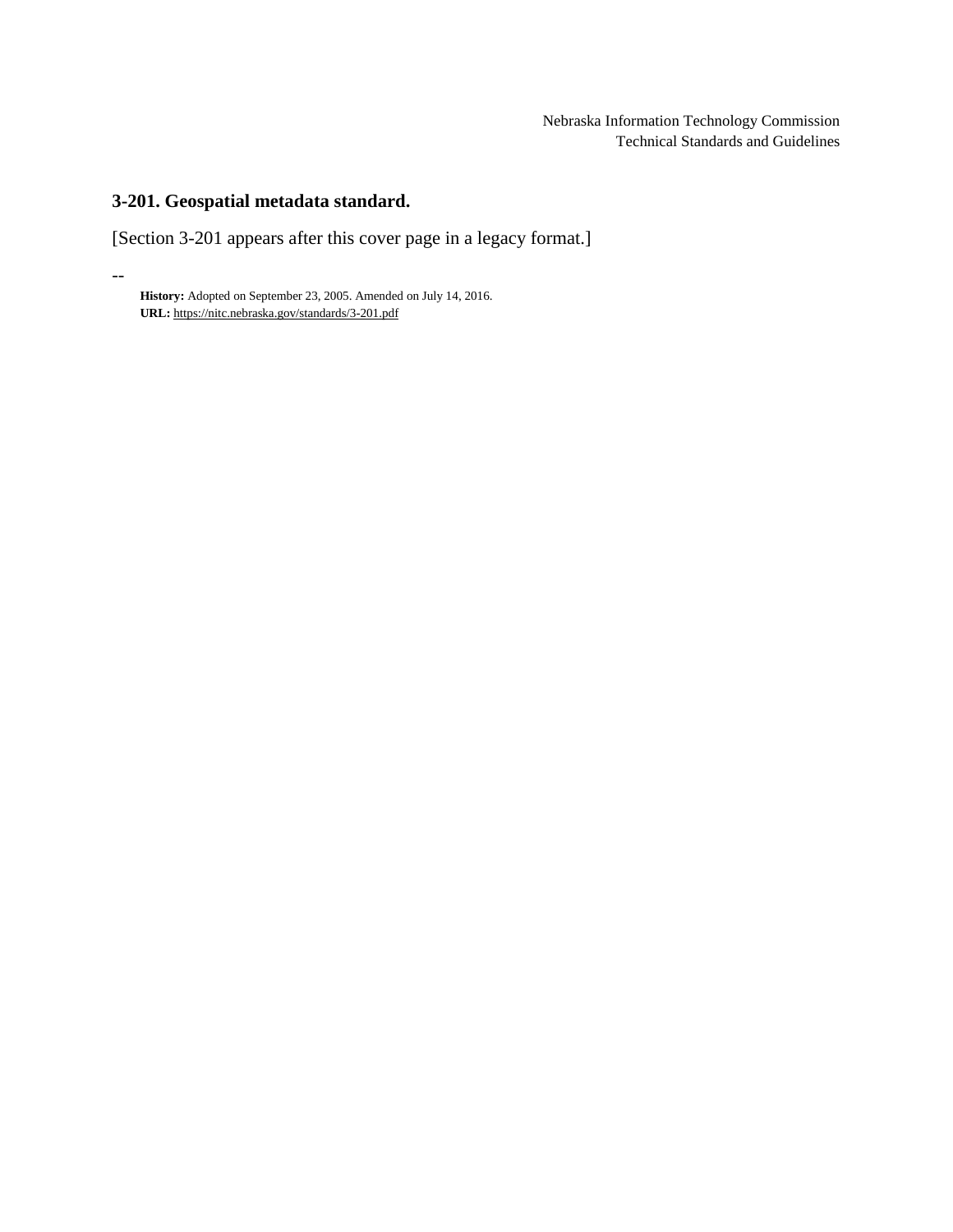# **1.0 Standard**

All state agencies and entities that receive state funding used, directly or indirectly, for geospatial data development or maintenance shall ensure that geospatial data it collects, produces, maintains, or purchases and which is used for policy development, implementation, or compliance review is documented with metadata compliant with the latest version of the ISO 19115:2003 group of metadata standards for geographic information. Metadata created for datasets using Federal Geographic Data Committee (FGDC) Content Standards for Digital Geospatial Metadata or other standards will need to be translated, updated, or recreated using the ISO 19115 standards.

- 1.1 Steps/Timeline for Implementation
	- a. State agencies and other applicable state funded entities shall institute procedures for complying with standard for new geospatial data development or acquisition upon adoption of standard by the NITC.
	- b. State agencies and other applicable state funded entities shall complete initial listing of existing, applicable geospatial data holdings within three months of the adoption of standard by NITC.
	- c. State agencies and other applicable state funded entities shall complete minimum documentation of existing, applicable geospatial data holdings within six months of the adoption of standard by NITC. More information about minimum requirements are identified in Appendix I. Metadata Categories and Definitions.
	- d. State agencies and other applicable state funded entities shall complete ISO 19115 compliant metadata documentation of existing and applicable geospatial data holdings within 12 months of the adoption of standard by NITC. Complete metadata categories and definitions are located in Appendix I.

#### 1.2 Maintenance

The reporting of maintained metadata is important to assure correct documentation and support for intended uses of the data. Entities responsible for creating geospatial data will need to assure metadata is updated and maintained on an ongoing basis and in a timely manner. When modifications to the spatial or attribute data is completed the metadata information will also need to be updated. If necessary, these changes will need to be provided to the appropriate entity(s) responsible for performing quality control and maintenance of the metadata.

1.2.1 Reporting Errors and Handling Updates

The reporting of errors need to be directed to the primary contact identified in the metadata in a timely manner. Updated spatial and attribute information in the data will also need to be redistributed. The date field in the metadata when the last record was modified will also need to be updated to ensure proper records management and communication with others in the workflow.

#### **2.0 Purpose and Objectives**

The purposes of this standard is to preserve the public's investment in geospatial data, to save public resources by avoiding unnecessary duplication of expensive geospatial data acquisition, to minimize errors through inappropriate application of geospatial data, and to facilitate harmonious trans-agency public policy decision-making and implementation through the use of shared geospatial data.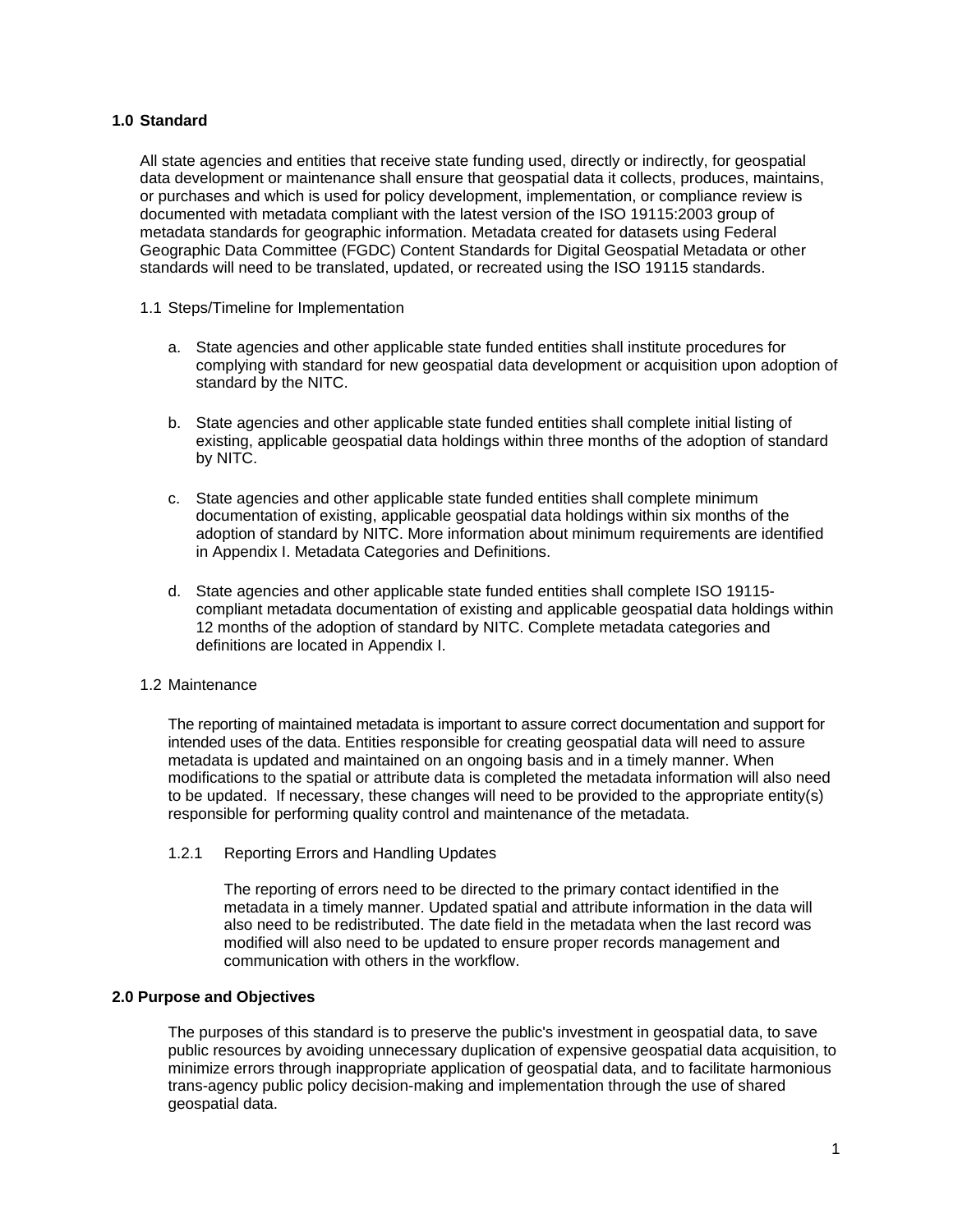#### 2.1 Background

Broadly defined, geospatial data is any data that includes locational or positional information about features in the dataset. Geospatial data provides the data foundation for applications of Geographic Information System (GIS) technology.

The development and maintenance of geospatial data is usually the most expensive component in the implementation of GIS technology. In most cases, this high initial investment is justifiable because of the powerful capabilities of the technology and the fact that, if appropriately maintained, the data will be useful for a very long period, and in many cases, for a wide range of applications.

Most geospatial datasets include numerous attributes and parameters that relate to data variables, methodologies and assumptions. Knowledge and understanding of the implications of these variables is a key to the appropriate utilization of that data. Without appropriate documentation, this specialized knowledge usually resides only in the memory of the GIS specialist(s) who developed the original data. Because of the power of the GIS technology, geospatial analysis is increasingly being used to develop and implement a wide range of public policy. In many cases, these public policy applications endure long past the availability of the GIS-specialist(s) who developed one or more of the original geospatial datasets upon which the public policy and its subsequent implementation are based. Without appropriate documentation of attributes and parameters of a geospatial dataset assumptions and variables, it may be difficult for an agency to determine the appropriate use of a dataset after the GIS specialist who originally created the data is no longer available. Without this documentation, it may also be difficult to appropriately maintain the dataset and therefore maintain the value of the original public investment in the data. In the case of a legal challenge to a public policy or its implementation, for which geospatial data application is integral, it may be difficult to defend that application if the original data developer is no longer available and the dataset was not appropriately documented.

Due to the relatively high costs of developing and maintaining many geospatial datasets, it is important that public investments in this data are undertaken in a manner to maximize the longterm return on these public investments. Appropriately documenting a dataset is one way to ensure a dataset's long-term usability. It is also a key to enabling the use of that dataset for multiple applications by multiple users. Without documentation, it is difficult for other users within the same agency, in other state agencies, or other public entities at various levels of government to be confident they are appropriately utilizing a geospatial dataset.

One of the great strengths of GIS technology is the ability to integrate and analyze disparate data based on its common or adjacent location. GIS has evolved to be a mainstream technology, used for a very wide range of applications, highly integrated with other information technology, and employed by users with a wide range of technical expertise and knowledge. As GIS has evolved, users now routinely access geospatial data, via the Internet, from multiple sources and integrate that data with other geospatial data and make public policy decisions based on analysis of the interaction of those datasets. Only when a geospatial dataset is adequately documented is it prudent to incorporate that data into a GIS analysis.

To address this wide range of concerns and needs for geospatial data documentation, the Federal Geographic Data Committee (FGDC) has worked with a wide spectrum of geospatial data users to develop a national standard for documenting geospatial data. The FGDC has endorsed and are transitioning users from the Content Standard for Digital Geospatial Metadata (CSDGM) to the ISO Metadata Standards.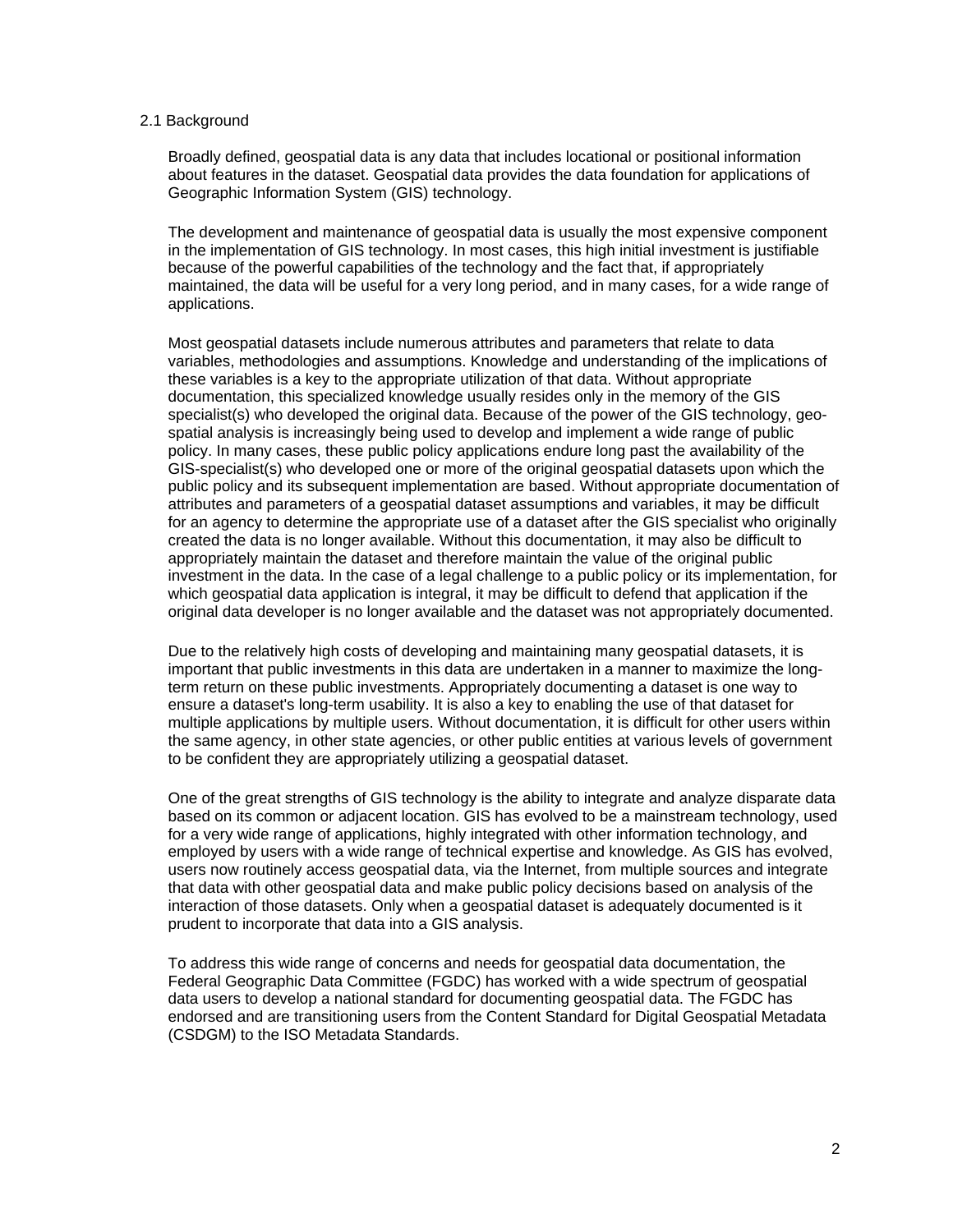#### 2.2 Objectives

This standard requiring the documentation of geospatial data with standardized metadata has the following objectives:

- 2.2.1 Preserve public investment in data collection/development beyond the tenure or availability of the original data developer.
- 2.2.2 Preserve the background geospatial information used to justify and make public policy decisions and preserve the information needed to guide appropriate implementation of those decisions beyond the tenure of a particular data developer.
- 2.2.3 Save public resources by facilitating the sharing of expensive geospatial data among public agencies or sub-divisions of agencies and avoid the costly duplication of developing similar geospatial datasets.
- 2.2.4 Minimize problems and potential liability that might be caused by the inappropriate use of undocumented geospatial data.
- 2.2.5 Facilitate harmonious, trans-agency public policy decision-making and implementation by enabling multiple agencies and levels of government to access and appropriately use common geospatial datasets and thereby make it more likely that intersecting public policy decisions, across levels of government, will be based on the same information.

### **3.0 Definitions**

- Content Standard for Digital Geospatial Metadata A comprehensive national metadata standard developed and adopted by the Federal Geographic Data Committee (FGDC) under the authority of Executive Order 12906, "Coordinating Geographic Data Acquisition and Access: The National Spatial Data Infrastructure," which was signed on April 11, 1994, by President William Clinton. Section 3, Development of a National Geospatial Data Clearinghouse, paragraph (b) states: "Standardized Documentation of Data, ... each agency shall document all new geospatial data it collects or produces, either directly or indirectly, using the standard under development by the FGDC, and make that standardized documentation electronically accessible to the Clearinghouse network." This standard is the data documentation standard referenced in the executive order. Since its initial development, this metadata content standard has undergone revision as deemed necessary by the FGDC, and will like undergo further revisions in the future.
- Geospatial Data **-** A term used to describe a class of data that has a geographic or spatial nature. The data will usually include locational information (latitude/longitude or other mapping coordinates) for at least some of the features within the database/dataset.
- ISO 19115:2003 International Standards Organization (ISO) defines the schema required for describing geographic information and services. It provides information about the identification, the extent, the quality, the spatial and temporal schema, spatial reference, and distribution of digital geographic data. It is applicable to: the cataloguing of datasets, clearinghouse activities, and the full description of datasets; and geographic datasets, dataset series, and individual geographic features and feature properties. It defines: mandatory and conditional metadata sections, metadata entities, and metadata elements; the minimum set of metadata required to serve the full range of metadata applications (data discovery, determining data fitness for use, data access, data transfer, and use of digital data); optional metadata elements - to allow for a more extensive standard description of geographic data, if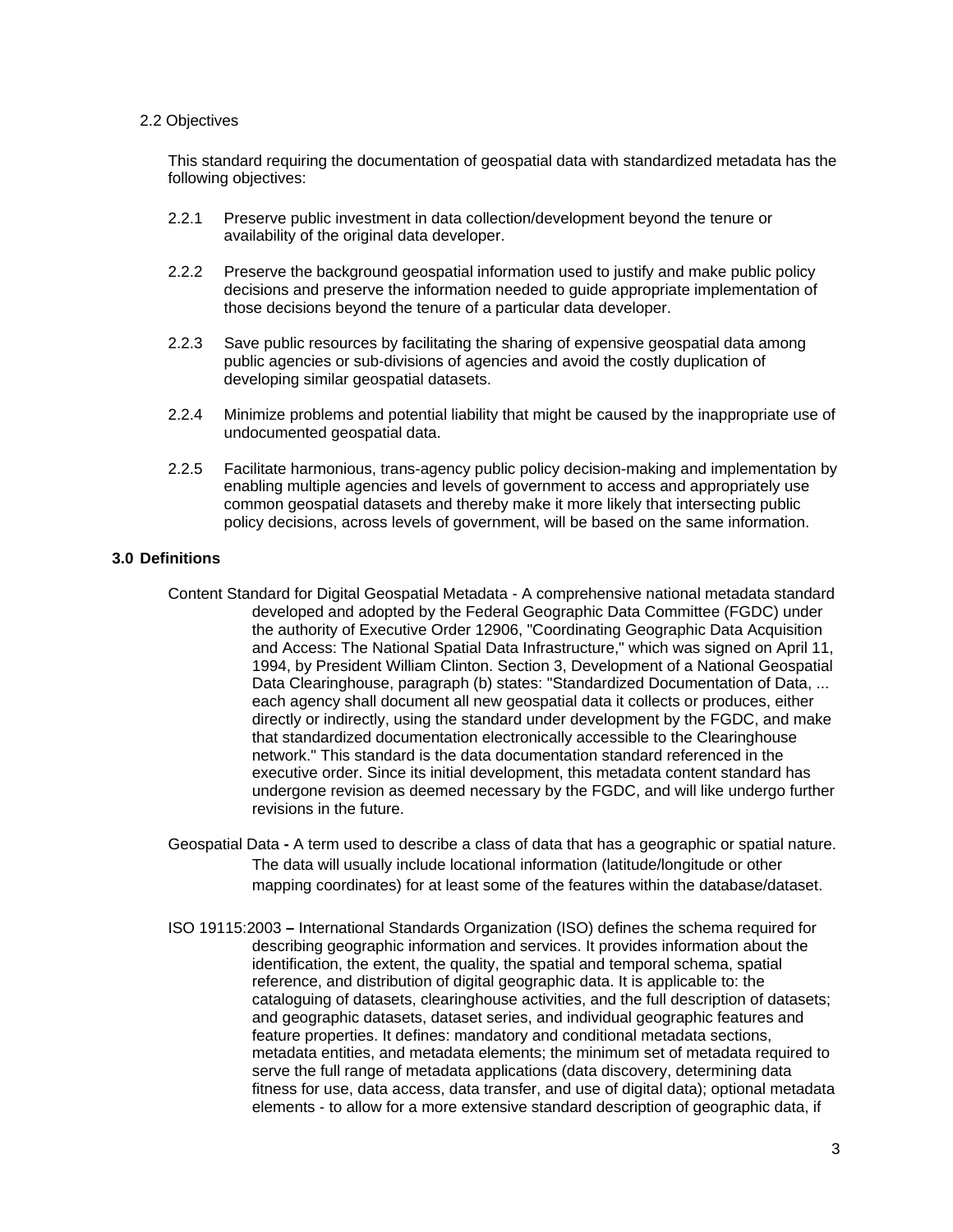required; and a method for extending metadata to fit specialized needs. It is applicable to digital data, its principles can be extended to many other forms of geographic data such as maps, charts, and textual documents as well as nongeographic data.

Metadata - Data describing a GIS database or data set including, but not limited to, a description of a data transfer mediums, format, and contents, source lineage data, and any other applicable data processing algorithms or procedures.

#### **4.0 Applicability**

4.1 State Government Agencies

State agencies that have the primary responsibility for geospatial data development, maintenance, or purchasing data which is used for policy development, implementation, or compliance review for a particular jurisdiction(s) or geographic area (e.g. for counties for which it has assumed the primary role) are required to comply with the standards as described in this standard. Those state agencies with oversight responsibilities in this area are required to ensure that their oversight guidelines, rules, and regulations are consistent with these standards.

#### 4.2 State Funded Entities

Entities that are not State agencies but receive State funding, directly or indirectly, for geospatial data development (i.e. Legislative appropriations, Enhanced Wireless 911 Fund, Infrastructure Fund, etc.) are required to comply with this standard.

#### 4.3 Other

Other entities, such as city and local government agencies that receive state funds for geospatial data development, maintenance, or purchasing geospatial data which is used for policy development, implementation, or compliance review are required to comply with this standard.

#### **5.0 Responsibility**

### 5.1 NITC

The NITC shall be responsible for adopting minimum technical standards, guidelines, and architectures upon recommendation by the technical panel. Neb. Rev. Stat. § 86-516(6)

5.2 State Agencies

Each state agency will be responsible for ensuring that geospatial data developed, maintained, or purchased and which is used for policy development, implementation, or compliance review will be documented consistent with this standard. The State of Nebraska, Office of the CIO (OCIO) GIS Shared Services will be responsible for assuring that metadata is completed and the data is registered and available for distribution through NebraskaMAP.

#### 5.3 Granting Agencies and Entities

State granting or fund disbursement entities or agencies will be responsible for ensuring geospatial metadata documentation requirements are included in requirements and regulations related to fund disbursements.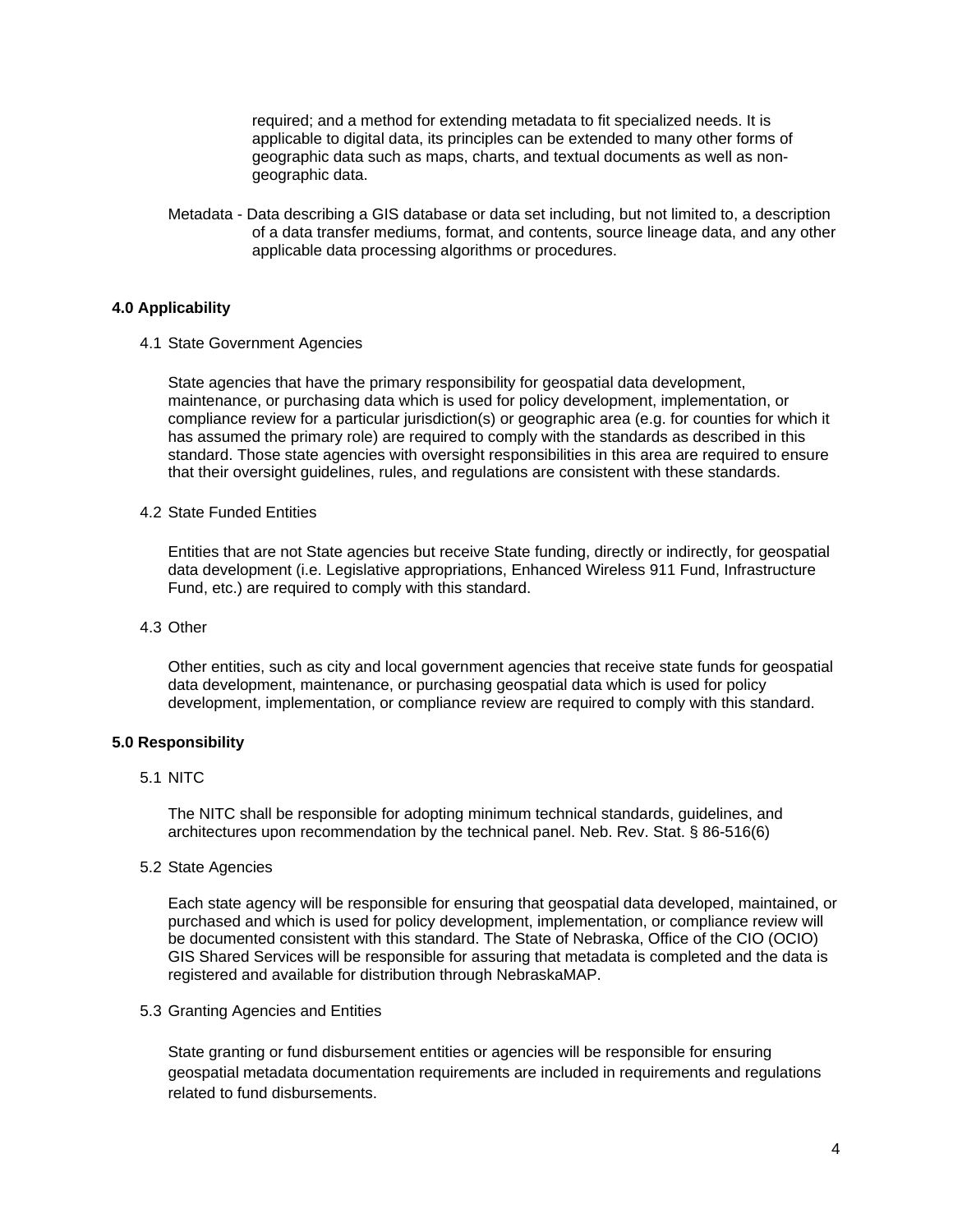# 5.4 Other

Local government agencies that have the primary responsibility and authority for developing geospatial datasets with state appropriated funds will be responsible for ensuring that those subsections defined in Section 1 will be incorporated in the overall data development efforts and publishing of metadata prior to distribution.

# **6.0 Authority**

6.1 NITC GIS Council

According to Neb. Rev. Stat. § 86-572(2), the GIS Council shall: Establish guidelines and policies for statewide Geographic Information Systems operations and management (a) The acquisition, development, maintenance, quality assurance such as standards, access, ownership, cost recovery, and priorities of data bases; (b) The compatibility, acquisition, and communications of hardware and software; (c) The assessment of needs, identification of scope, setting of standards, and determination of an appropriate enforcement mechanism; (d) The fostering of training programs and promoting education and information about the Geographic Information Systems; and (e) The promoting of the Geographic Information Systems development in the State of Nebraska and providing or coordinating additional support to address Geographic Information Systems issues as such issues arise.

# **7.0 Related Documents**

- 7.1 Federal Geographic Data Committee (FGDC) Content Standards for Digital Geospatial Metadata (FGDC-STD-001-1998). http://www.fgdc.gov/standards/projects/FGDCstandards-projects/metadata/base-metadata/index\_html
- 7.2 Federal Geographic Data Committee (FGDC) Geospatial ISO Metadata Standards Transition. http://www.fgdc.gov/metadata/geospatial-metadata-standards
- 7.3 ISO 19115:2003(E) North American Profile (NAP) Metadata Standards. National Oceanic and Atmospheric Administration (NOAA). January 2012.
- 7.4 International Standards Organization (ISO). ISO 19115:2003. http://www.iso.org
- 7.5 Technical Support Guides at NebraskaMAP.gov. Guides to translate existing metadata to the new standard, required core elements, and workbook for ISO standards.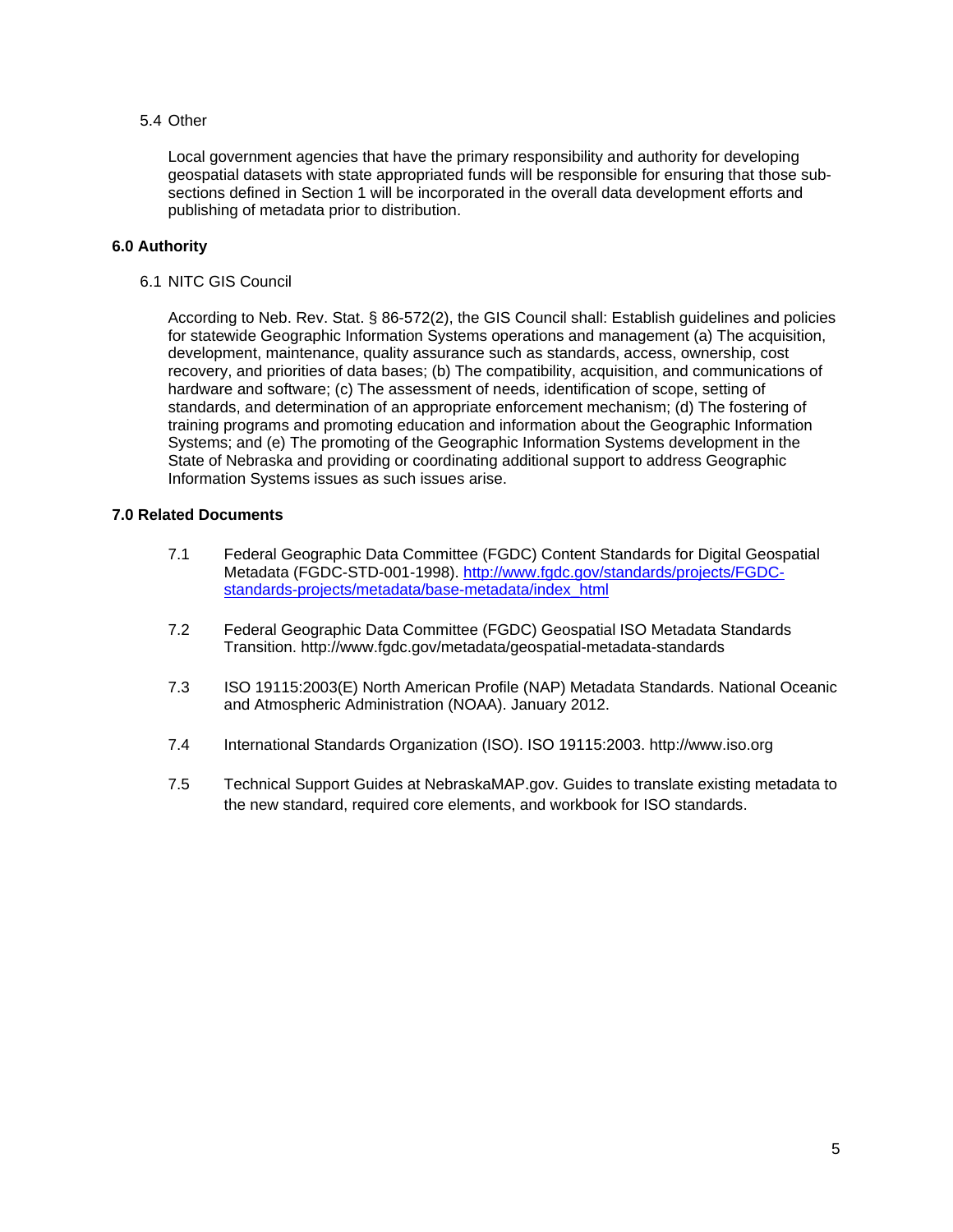# **Appendix I – Metadata Categories and Definitions**

This document provides categories and definitions of metadata information required for State of Nebraska geospatial data layers. The minimum and complete metadata requirements and timelines for completion involve the following:

 **Minimum**, completed within six months of data origination (Minimum fields are indicated with a **bold** (**M)** throughout this document.)

*Minimum:* A subset of the ISO 19115-compliant metadata used primarily for the purposes of cataloging and enabling the use of automated search tools to find and access available geospatial data. Does not fully document the dataset's variables, assumptions or development process that is commonly needed to guide appropriate use.

Complete Metadata, optional categories, recommended to be completed within 12 months

*Complete Metadata:* Remainder of ISO 19115-compliant metadata beyond minimum as indicated throughout this document.

- 1. Overview
	- a. Item Description
		- *i.* **(M) Title** *The name by which the resource is known.*
		- ii. Thumbnail *A small graphic file stored that graphically identifies the resource.*
		- *iii.* Tags *A set of terms that can be used to search for the resource.*
		- iv. Summary(Purpose) *A summary of the intentions with which the resource was developed.*
		- v. **(M) Description (Abstract)** *A brief narrative summary of the resources content.*
		- *vi.* Credits *A recognition of those who created or contributed to the resource.*
		- vii. Use Limitation *Describes limitations affecting the fitness of use of the resource.*
		- *viii.* Appropriate Scale Range *The range of scales at which this resource should be used.*
	- b. Topics & Keywords
		- i. **(M) ISO topic categories -** *Identifies the primary ISO themes associated with the resources content.*

| Utilities &                     | <b>Military &amp; Intelligence</b> | <b>Boundaries</b>    | <b>Farming</b>        |
|---------------------------------|------------------------------------|----------------------|-----------------------|
| <b>Communication</b>            |                                    |                      |                       |
| <b>Atmospheric Sciences</b>     | Economy                            | <b>Elevation</b>     | <b>Biota</b>          |
| <b>Environment</b>              | <b>Geoscientific</b>               | <b>Health</b>        | <b>Society</b>        |
| <b>Imagery &amp; Base Maps</b>  | <b>Structure</b>                   | <b>Inland Waters</b> | <b>Transportation</b> |
| <b>Planning &amp; Cadastral</b> | <b>Oceans</b>                      | Location             |                       |

- ii. Content Type *Indicates how you can access a shared copy of the resource.*
- *iii.* Keywords *Keywords that associate the resource with a subject or topic.*
- c. Citation
	- *i.* **(M) Title** *Title of the map that describes the manner in which the resource is represented. Could represent years and general idea of extent such as county or city.*
	- ii. Presentation Form *Indicates the form in which the resource is provided.*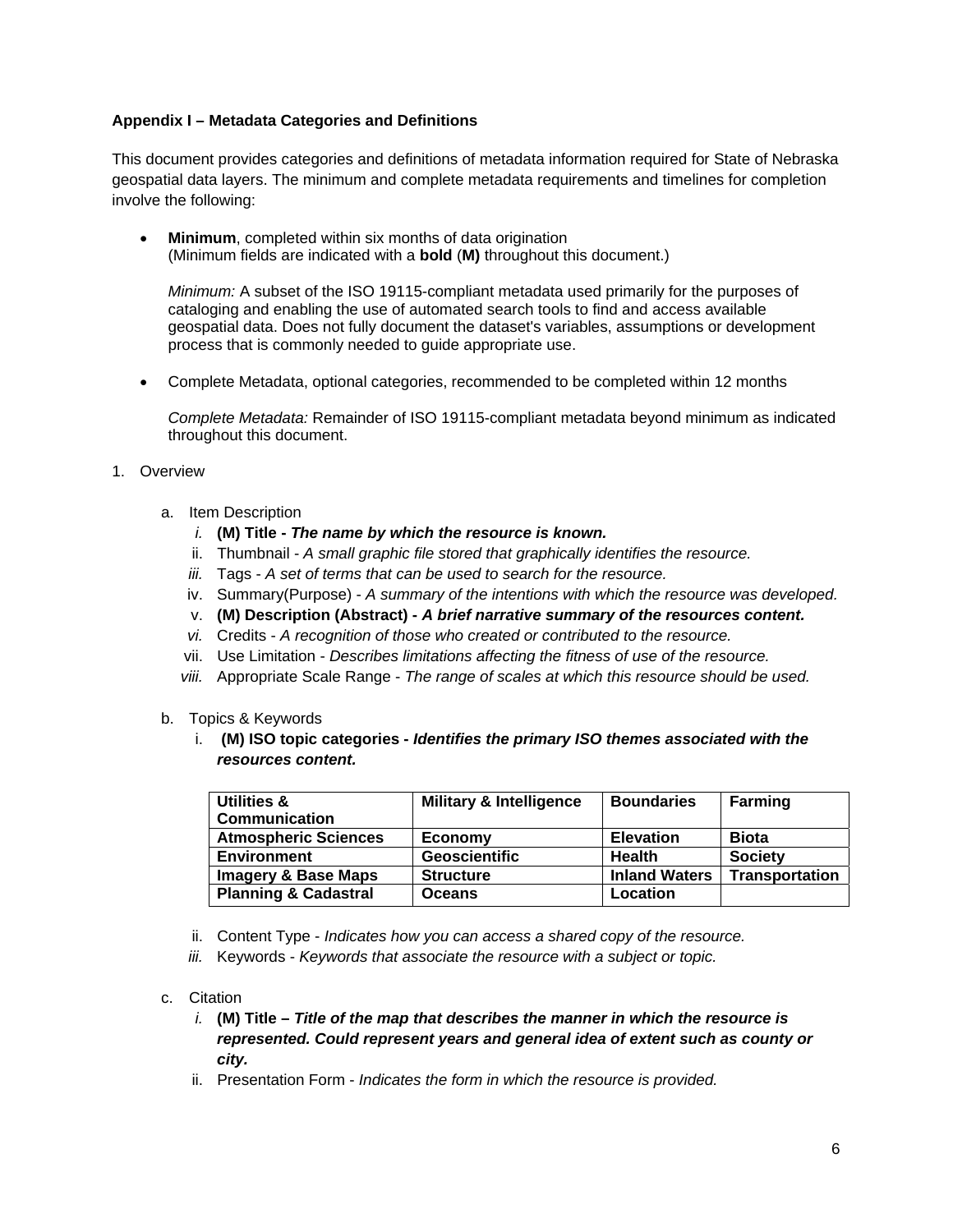# iii. **(M) Date -** *Date when the resource was created, published or revised.*

- d. Citation Contacts
	- i. Name *The name of a person associated with the resource.*
	- ii. Organization *The name of an organization associated with the resource.*
	- iii. Position *The name of a role or position associated with the resource.*
	- iv. Role *Identifies the association between the responsible party and the resource.*

#### 2. Metadata

- a. Details
	- i. **(M) File Identifier** *A unique identifier for the metadata. Typically a GUID, or country code.*
	- *ii.* Parent Identifier *Unique identifier of the dataset to which this metadata is a subset.*
	- *iii.* Dataset URI *The Uniform Resource Identifier (URI) of the resource.*
	- iv. Function *Identifies the function available at the specified URI for this resource.*
	- *v.* **(M) Date** *The date when the metadata was created or updated.*
	- vi. **(M) Language** *The primary language of the information provided in the metadata.*
	- *vii.* **(M) Country** *The country of the location.*
	- *viii.* Character Set *The character encoding used for the metadata. Typically UTF-8.*
	- *ix.* Hierarchy Level *The hierarchical scope to which the metadata applies.*
- b. Contacts
	- i. **(M) Name** *The name of a person associated with the resource metadata.*
	- ii. **(M) Organization** *The name of an organization associated with the resource metadata.*
	- iii. **(M) Position** *The name of a role or position associated with the resource metadata.*
	- iv. **(M) Role** *Identifies the association between the responsible party and the resource metadata.*

Roles can include: Resource Provider, Custodian, Owner, User, Distributor, Originator, Point of Contact, Principal Investigator, Processor, Publisher, Author, Collaborator, Editor, Mediator, Rights Holder

- v. **(M) Address** *The address for the point of contact.*
- vi. **(M) Phone** *The primary phone number for the point of contact.*
- c. Maintenance
	- i. **(M) Update Frequency** *The frequency with which the metadata is updated.*
	- *ii.* Next Update *The scheduled revision date.*
	- *iii.* Scope The scope of data for which this maintenance information applies.
	- iv. Contact *Contact information for the individual associated with metadata maintenance.*
	- *v.* Maintenance Note *Describes the specific requirements for maintaining the metadata.*
- d. Constraints
	- i. General *Describes limitations affecting the fitness of use of the metadata.*
	- ii. Legal *Restrictions, limitations, or warnings on using the metadata. (If applicable)*
	- iii. Security *Identifies any handling restrictions on the metadata. (if applicable)*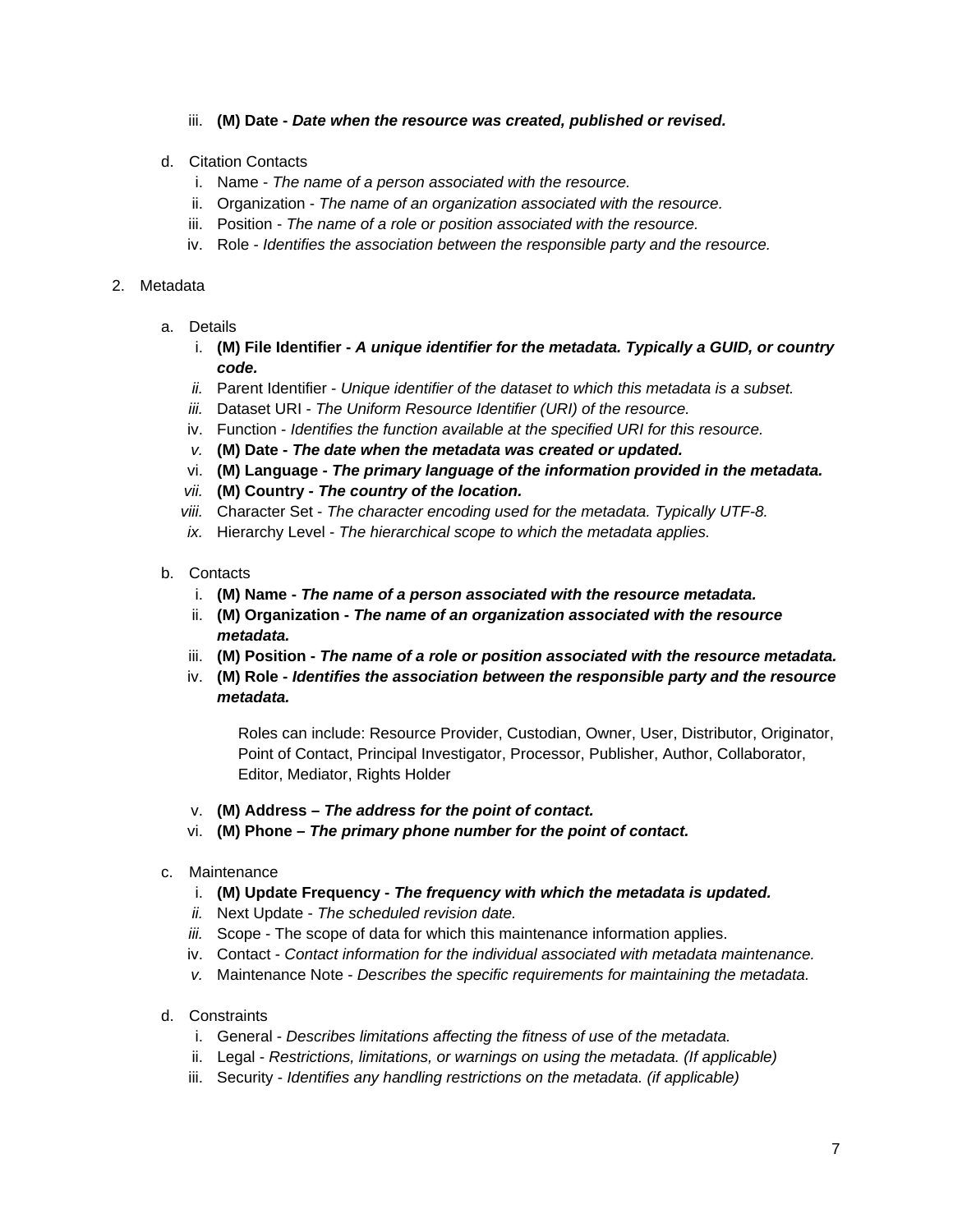- 3. Resource
	- a. Details
		- *i.* Status  *The status of the resource. (Ex Under Development, Ongoing, Completed, etc.)*
		- ii. Credit *A recognition of those who created or contributed to the resource.*
		- iii. Language *The language of the information used within the data.*
		- *iv.* Country *The country of the location.*
		- v. Spatial Representation Type *Identifies the method used to spatially represent geographic information. (Ex - Vector, Raster, Tin, etc.)*
		- vi. Scale/distance Resolution *Level of detail provided by the resource, expressed as the scale of a comparable hardcopy map or chart.*
		- vii. Browse Graphic *File name of the graphic that provides an illustration of the resource.*
		- viii. Processing Environment *Describes the data's processing environment, including the software and operating system used, and the file name and size.*
		- *ix.* Supplemental Information - *Provides additional descriptive information about the resource.*
	- b. Service Details
		- *i.* Name *A name identifying the type of service provided by the resource. (Ex WFS)*
		- *ii.* Codespace *Identifies the authority (Ex 1.0.0 or 1.1.0)*
		- *iii.* Access Properties
			- *1.* Fees *Describes any fees or terms for obtaining resource.*
			- *2.* Availability Date/Period *The date and time when the resource will be available.*
			- *3.* Ordering Instructions *Describes instructions, terms, and services provided by the distributor.*
	- c. Extents
		- *i.* Description *Describes the extent of the resource. (Ex Nebraska)*
		- ii. **(M) Bounding box** *Extents expressed in decimal degrees longitude and latitude.*
		- iii. Temporal Period *The start and end time period associated with the resources content.*
	- d. Points of Contact
		- i. Name *The name of a person associated with the resource.*
		- ii. Organization *The name of an organization associated with the resource.*
		- iii. Position *The name of a role or position associated with the resource.*
		- iv. Role *Identifies the association between the responsible party and the resource.*
	- e. Maintenance
		- *i.* Update Frequency *The frequency with which the resource is updated.*
		- *ii.* Next Update *The scheduled revision date.*
		- *iii.* Scope- The scope of data for which this maintenance information applies.
		- iv. Contact *Contact information for the individual associated with resource maintenance.*
		- *v.* Maintenance Note *Describes the specific requirements for maintaining the resource.*
	- f. Constraints
		- i. General *Describes limitations affecting the fitness of use of the resource.*
		- ii. Legal *Restrictions, limitations, or warnings on using the resource. (If applicable)*
		- iii. Security *Identifies any handling restrictions on the resource. (if applicable)*
	- g. Spatial Reference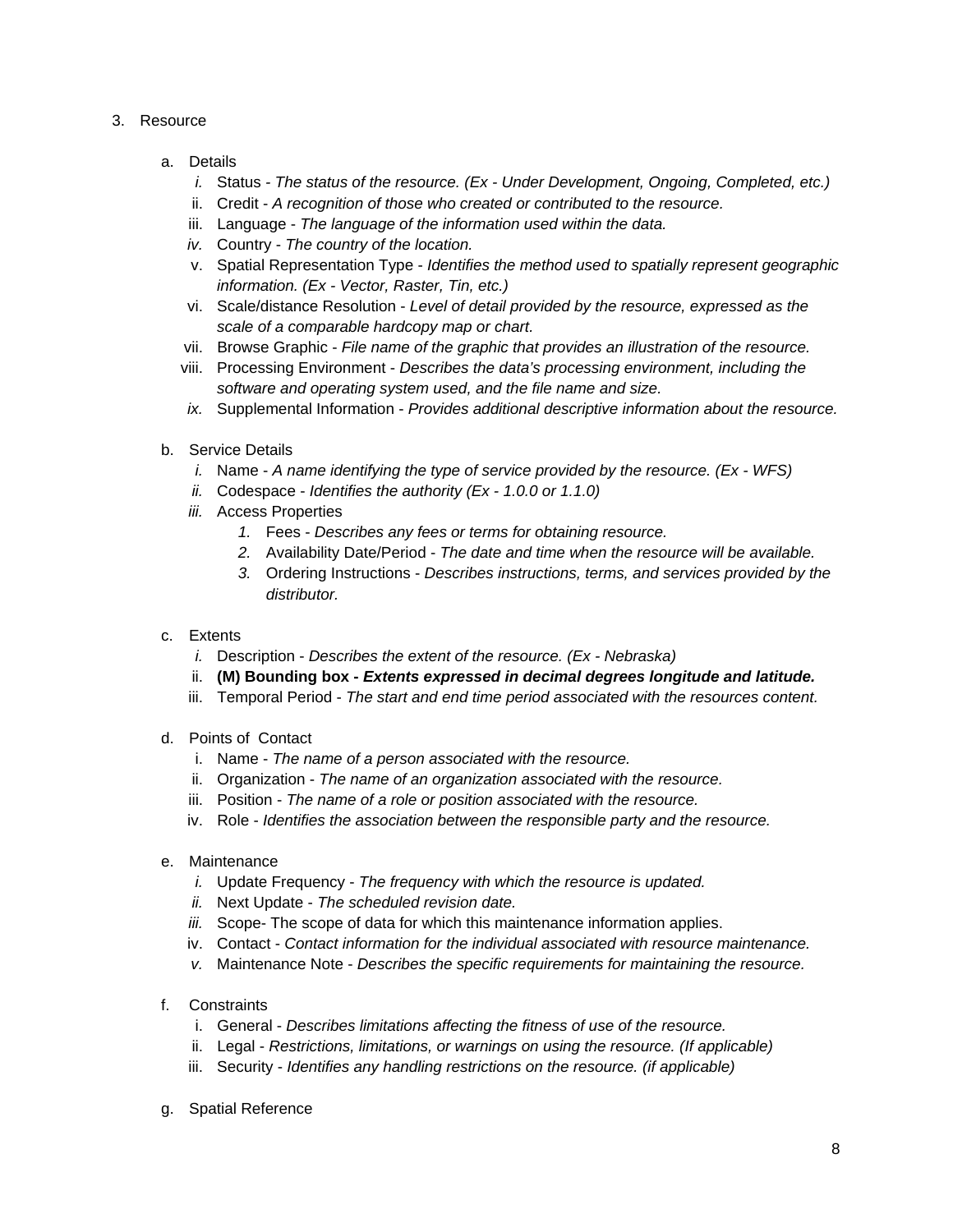- *i.* **(M) Dimension**  *Horizontal, vertical or temporal.*
- ii. **(M) Code** *An alphanumeric value that identifies an authoritative reference (WKID)*
- iii. **(M) Code Space** *An alphanumeric value that identifies an authoritative reference (Ex - EPSG)*
- iv. **(M) Version** *An numeric value that identifies an authoritative reference (Ex 8.2.6)*
- v. **(M) Authority Citation** 
	- 1. **Title** *The name by which the cited resource is known (Ex-NAD\_1983\_StatePlane\_Nebraska\_FIPS\_2600\_Feet)*
	- 2. **Date** *The date the cited resource was created, published or revised.*
- h. Spatial Data Representation
	- i. Grid Spatial, Georectified, Georeferenceable, Vector or Indirect
- i. Content Information
	- i. Coverage description- *Identifies the information conveyed by the raster data.(if applicable)*
	- ii. Image description *Identifies the information conveyed by the raster data.(if applicable)*
	- iii. Feature Catalogue *Describes OGC catalogue compliance, name, codespace, language and country. (if applicable)*
- j. Quality
	- i. Scope Level *Describes the specific data to which the data quality information applies.*
	- ii. Level Description *Identifies the instance to which the information applies*.
	- iii. Extent Describes the extent of the resource.
	- iv. Report
		- 1. Report Type  *Identifies the characteristic of the data whose quality was measured.*
		- *2.* Dimension *Identifies the axis to which the spatial quality information applies.*
		- *3.* Description *A description of the evaluation method.*
		- *4.* Evaluation Method *Identifies the type of method used to evaluate the quality of the data.*

# k. Lineage

- i. Statement -*Provides a general description of the resource's lineage.*
- ii. Data Source *A detailed description of the source.*
- iii. Process Step
	- 1. **(M) Description** *Describes the event, transformation, or process that occurred while maintaining the resource, including any parameters or tolerances that were used***.**
	- 2. Rationale *Describes why the process step occurred.*
	- 3. **(M) Date** *Identifies the date when the process step occurred.*
	- *4.* Processor *The name of a person or organization associated with the process step.*
- l. Distribution
	- i. **(M) Distribution Format** 
		- *1.* **(M) Format Name** *The name of the data transfer format.*
		- *2.* **(M) Format Version -** *The version of the data transfer format (if applicable)*
	- ii. Distributor
		- 1. Contact- *The name of a person or organization that is the distributor.*
		- *2.* Ordering Process *Fees and availability and instructions.*